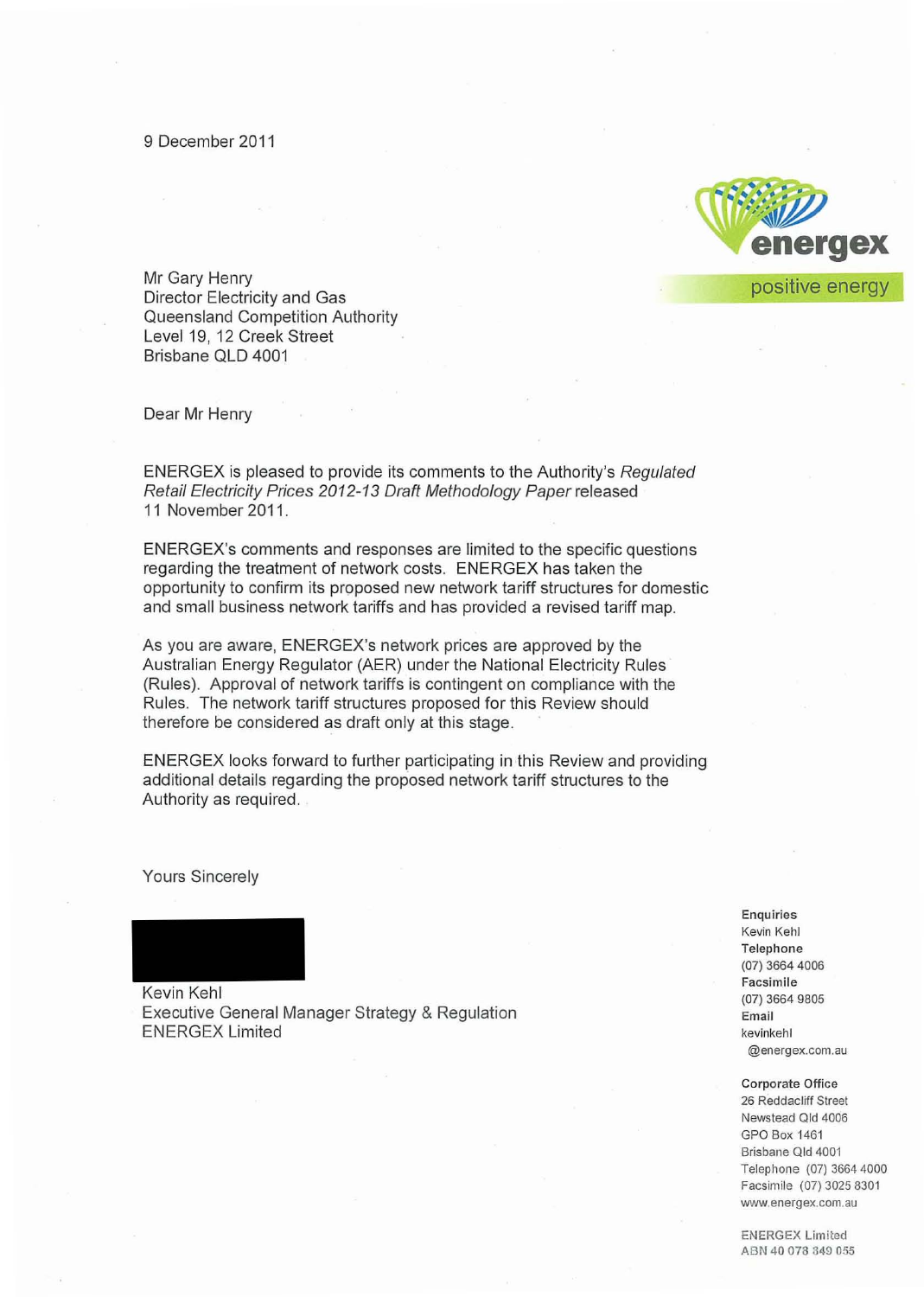Submission Paper

# Review of Regulated Retail Electricity Tariffs and Prices

# **Response to the QCA Draft Methodology Paper**

**December 2011** 

**ENERGEX Limited GPO Box 1461 Brisbane QLD 4001 ABN 40 078 849 055** 

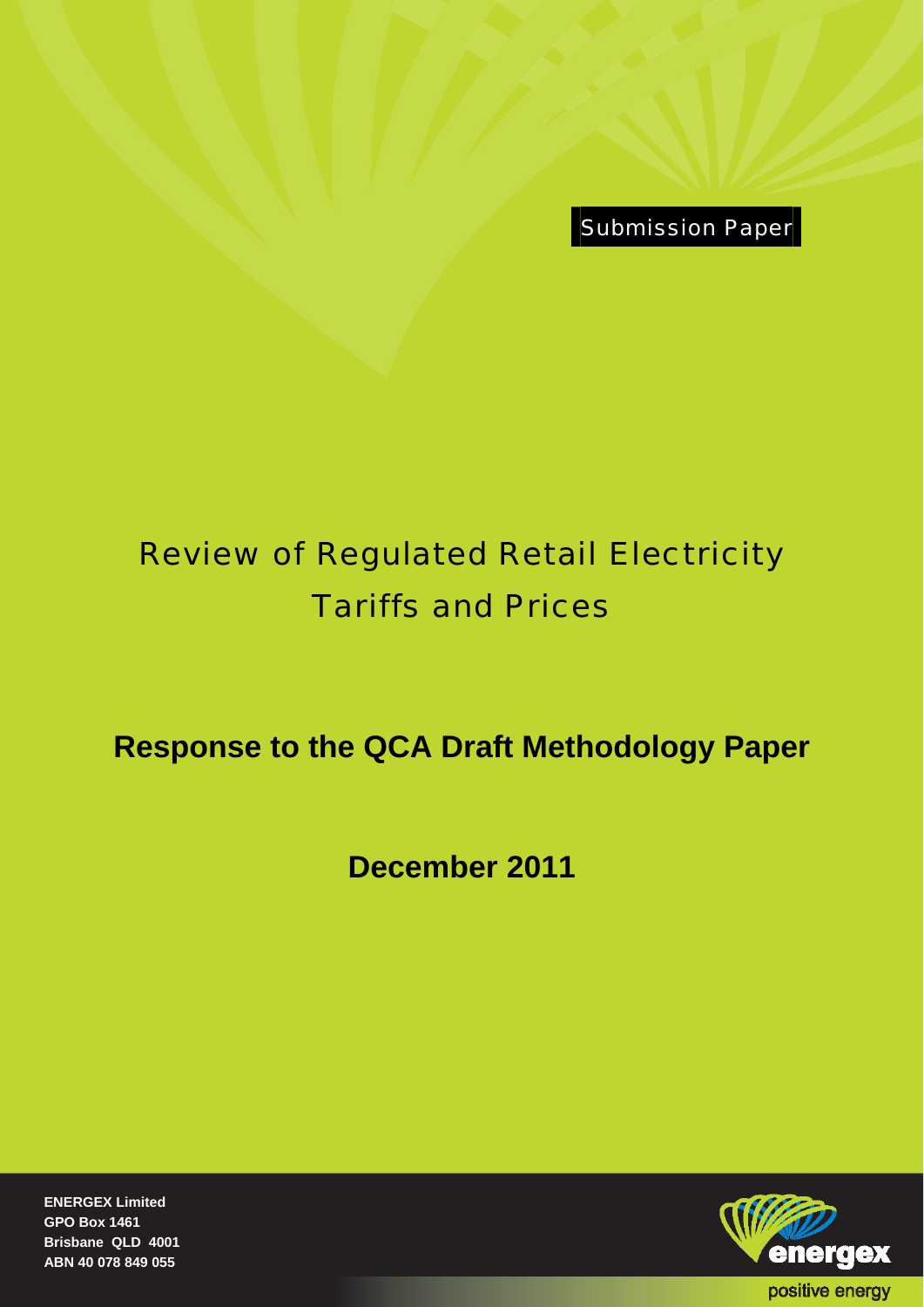

# **Table of Contents**

| <b>INTRODUCTION</b>                                            | $\boldsymbol{2}$ |
|----------------------------------------------------------------|------------------|
| <b>General comments</b>                                        | $\overline{2}$   |
| <b>RESPONSE TO THE DRAFT METHODOLOGY</b>                       | 3                |
| <b>ENERGEX's network tariffs</b>                               | 3                |
| 2.1.1 ENERGEX's submission to the QCA Issues Paper August 2011 | 3                |
| 2.1.2 Suitability of ENERGEX's network tariffs                 | 4                |
| 2.1.3 Maintaining alignment of retail and network tariffs      | 6                |
| <b>OTHER COMMENTS</b>                                          | 7                |
| <b>Terms and conditions</b>                                    | 7                |
| Approval of network tariffs by the AER                         | 7                |
| <b>APPENDICES</b>                                              | 8                |
| Appendix A – Proposed Tariff Map                               | 9                |
| Appendix B - Proposed Inclining Block Tariff                   | 10               |
| Appendix C - Proposed residential ToU tariff                   | 11               |
|                                                                |                  |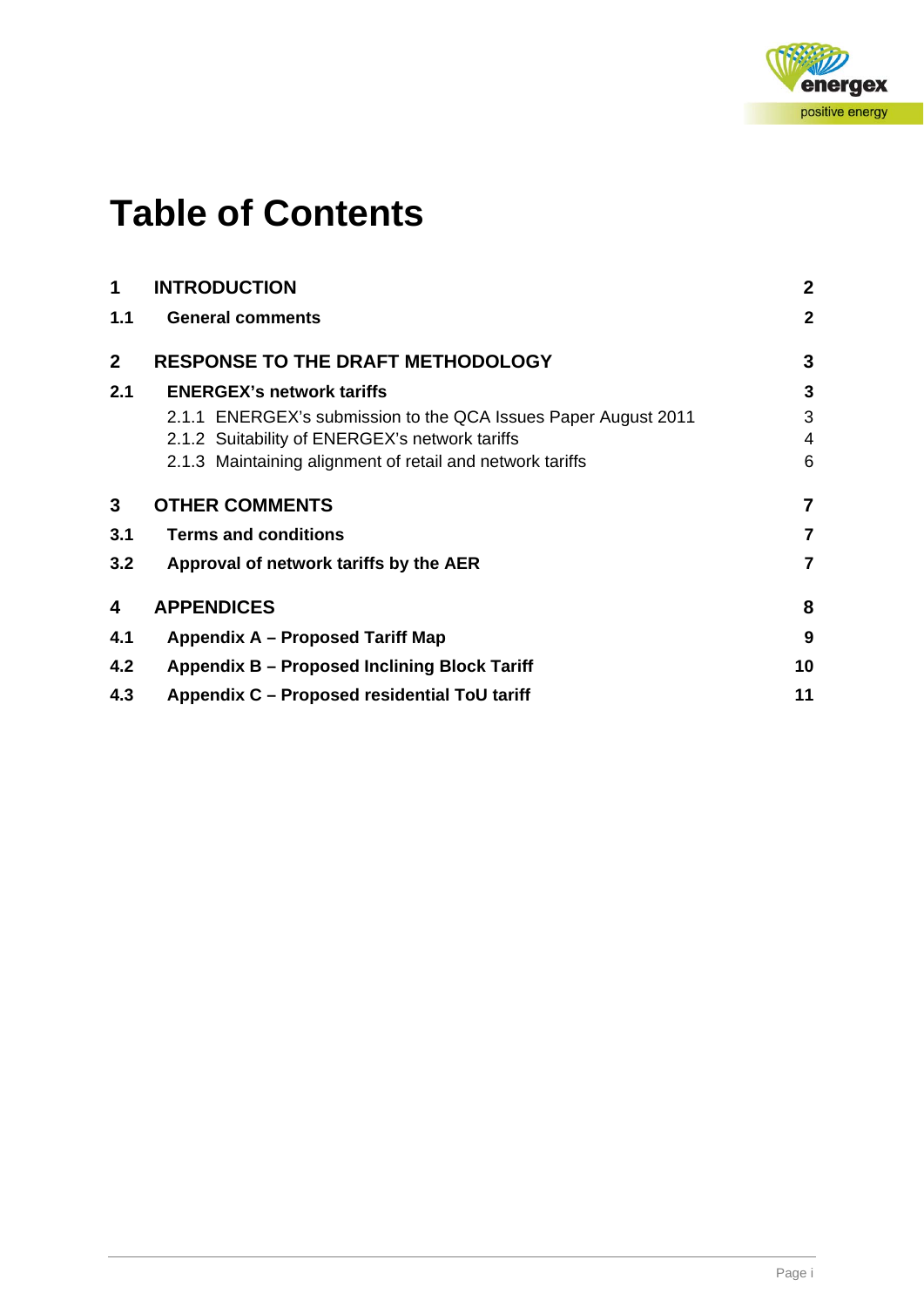# <span id="page-3-0"></span>**1 Introduction**

ENERGEX Limited (ENERGEX) welcomes the opportunity provided by the Queensland Competition Authority (QCA) to submit comments on the *Regulated Retail Electricity Prices 2012-13 Draft Methodology Paper[1](#page-3-2)* .

ENERGEX's responses are limited to the specific section of the Draft Methodology Paper regarding the treatment of network costs and some other general comments.

### <span id="page-3-1"></span>**1.1 General comments**

ENERGEX supports the objective of cost reflective tariffs and the direct passthrough of network costs for all customers through the regulated retail tariffs as set out in the Minister's Direction Notice.

The Direction Notice requires the QCA to adopt a cost reflective N (network) + R (energy and retail) pricing model. The QCA's Draft Methodology Paper primarily focuses on the proposed approach to the calculation of the R component of the regulated retail tariffs.

In July [2](#page-3-3)011, the QCA published an Issues Paper $^2$  inviting interested parties to respond. ENERGEX's submission in response to this paper can be found on the QCA's website.

<span id="page-3-2"></span> $\overline{a}$ <sup>1</sup> <http://www.qca.org.au/electricity-retail/NEP/DMP/>

<span id="page-3-3"></span><sup>2</sup> <http://www.qca.org.au/electricity-retail/RevEPandTS/IssuesPaper.php>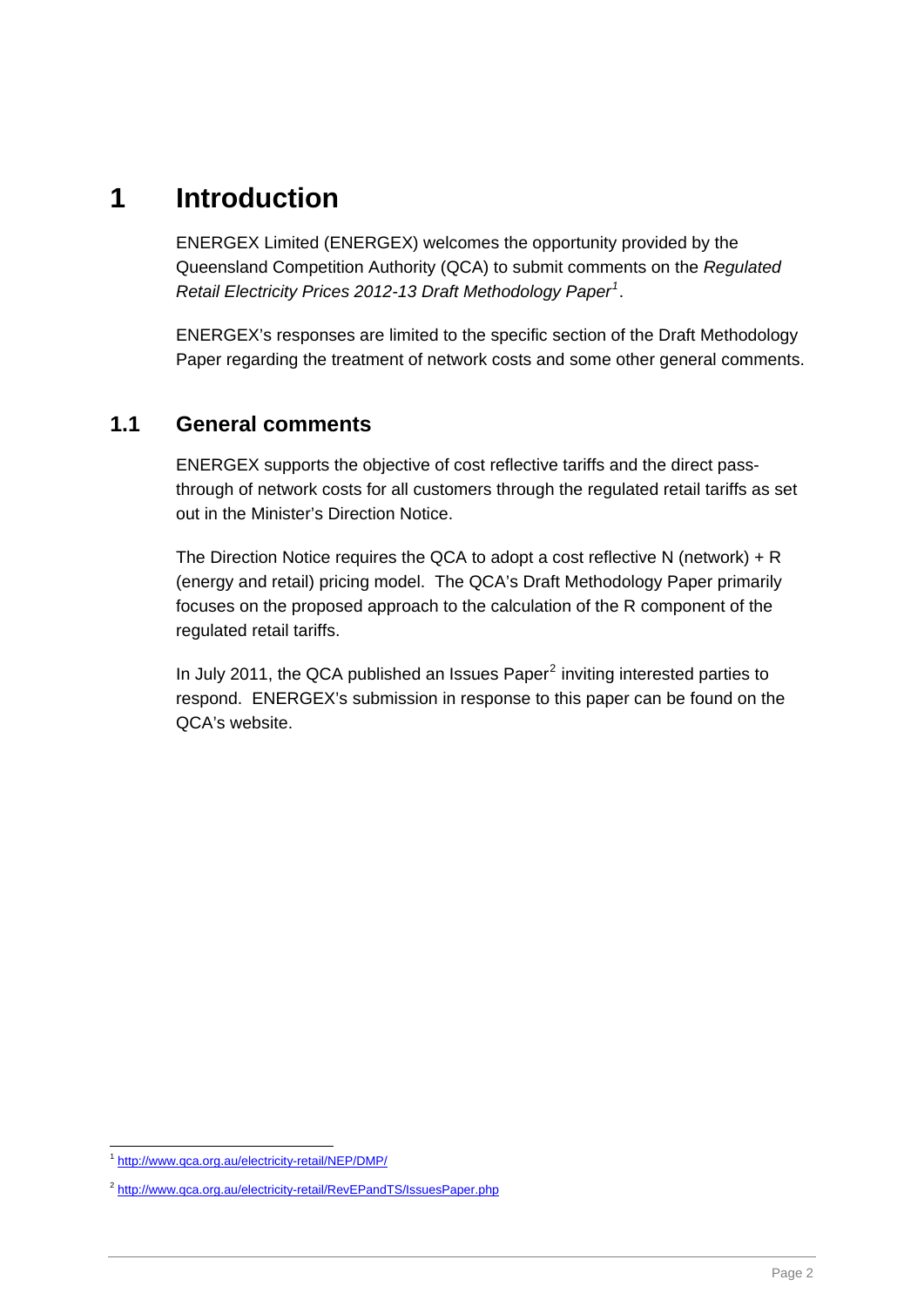# <span id="page-4-0"></span>**2 Response to the Draft Methodology**

ENERGEX's responses to the Draft Methodology Paper regarding the treatment of network costs are provided below.

### <span id="page-4-1"></span>**2.1 ENERGEX's network tariffs**

ENERGEX network prices are approved by the Australian Energy Regulator (AER) on an annual basis and must comply with Chapter 6 of the National Electricity Rules. These prices seek to recover the cost of distribution and transmission network services through a cost reflective, combined network use of system charge (NUoS).

The Direction Notice requires the QCA to adopt a cost reflective N+R pricing model under which the ENERGEX network costs (N) are to be treated as a straight pass through to customers. The proposed N+R approach to the regulated retail tariffs will therefore require a single network tariff to be mapped to each retail tariff.

#### <span id="page-4-2"></span>**2.1.1 ENERGEX's submission to the QCA Issues Paper August 2011**

ENERGEX's submission to the QCA's Issues Paper set out its initial views regarding the alignment of network tariffs with the regulated retail tariffs. This included the development of a proposed Inclining Block Tariff (IBT) and Time of Use (ToU) network tariff structure for residential customers.

In addition, ENERGEX proposed to consolidate the existing four non-demand network tariff codes (NTC) for small business users in order to simplify the tariff structure and enable one to one mapping with the regulated tariffs. This will result in a single business flat-rate tariff and a single two-part business ToU tariff.

Following on from its August submission, ENERGEX has continued to review the current suite of network tariffs and proposed tariff changes in more detail. This has resulted in the following changes to the original proposals set out in its submission to the QCA in August:

- Through a detailed tariff analysis and implementation study, ENERGEX has decided against the introduction of a three-part business ToU network tariff for 1 July 2012 as ENERGEX's assessment is that implementation costs will exceed any network or customer benefit. ENERGEX's business ToU network tariff will therefore remain unchanged as a two-part ToU.
- The tariff map has been corrected to show ENERGEX's business flat rate network tariff mapped to the retail tariff 66 in line with current practice.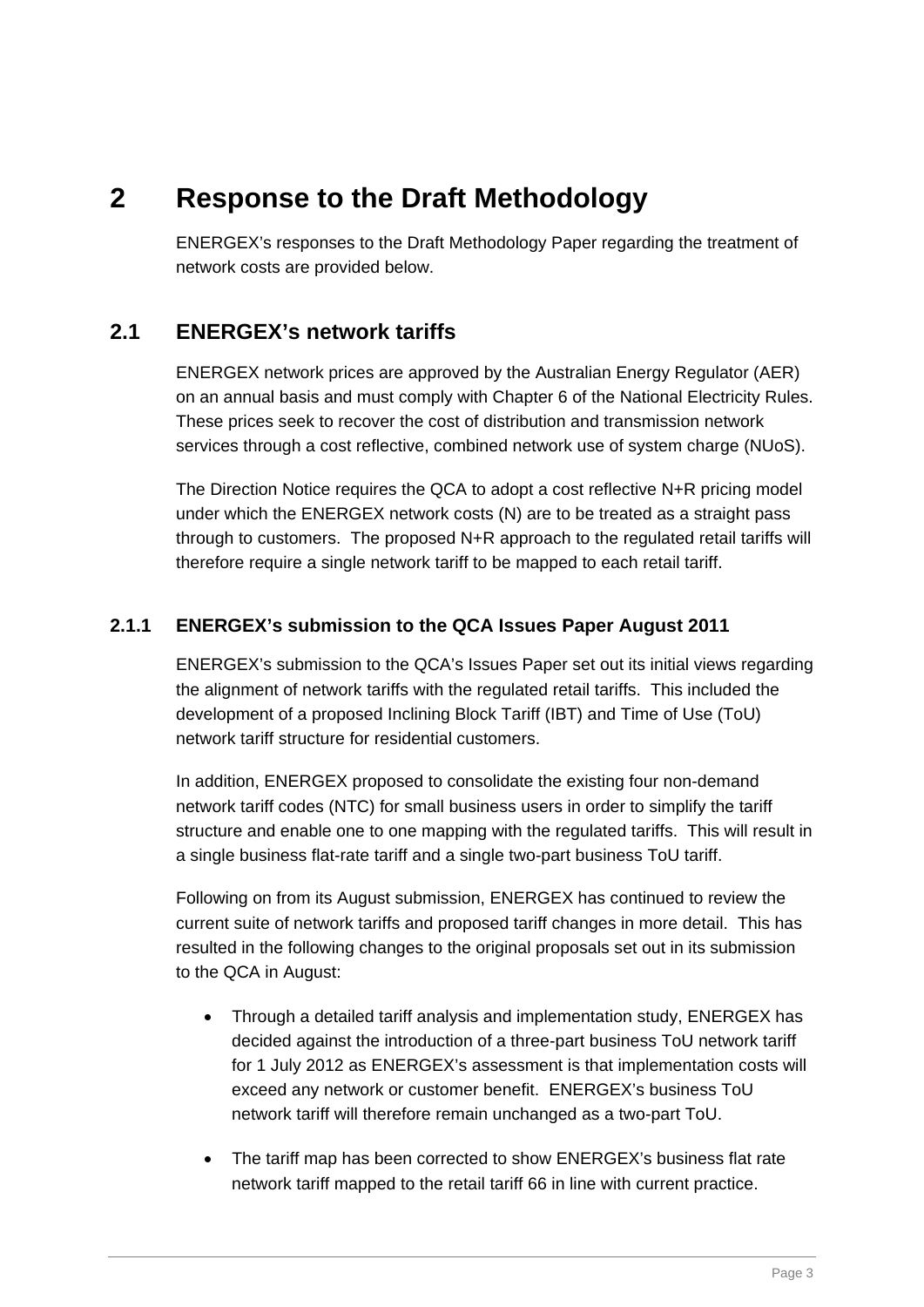A revised tariff map reflecting these changes is included in Appendix A.

#### <span id="page-5-0"></span>**2.1.2 Suitability of ENERGEX's network tariffs**

#### *Residential inclining block and time of use tariffs*

Consistent with the Minister's Direction Notice, ENERGEX has designed a new IBT which is proposed to replace the existing flat-rate residential network tariff. A new voluntary residential ToU network tariff has also been designed for introduction from 1 July 2012 as an alternative option for customers. Both of these new tariff structures are subject to approval by the AER.

For the default primary tariff for residential customers, ENERGEX is proposing a three step inclining block structure with steps placed at the equivalent of 5,000 and 10,000 kW.h per annum consumption (excluding energy consumed on controlled load tariffs) billed on a daily pro-rata basis as detailed in Appendix B. The number of steps and the placement of these steps have been chosen to send an appropriate price signal to the highest users whilst seeking to minimise the price impact on customers with average consumption or below. Appendix B details the structure of the proposed IBT for residential customers.

ENERGEX is proposing a three-part residential ToU tariff which includes off-peak, shoulder and peak periods similar to those available in other States. This will provide a sharper incentive around peak demand and customers with more flexibility will be encouraged to move their consumption away from the peak period, which will be limited to 4pm – 8pm on weekdays only. Consistent with the Minister's Direction Notice this tariff does not include seasonal rates. Appendix C details the structure of the proposed ToU for residential customers.

#### *Tariffs for farmers and irrigators*

ENERGEX's proposed mapping of the network tariffs to the farming and irrigation regulated retail tariffs is shown in Appendix A.

The farming ToU tariffs 62 and 63 have the same peak (7am - 9pm, Monday to Friday) and off-peak (all other times) times as the existing business ToU tariff 22.

The irrigation ToU tariffs 64 (Obsolescent) and 65 each have three different peak time options (7am – 7pm, 7.30am – 7.30pm or 8am – 8pm, Monday to Friday). ENERGEX proposes these options remain for irrigation customers. This will maintain a level of diversity around load switching and remove the requirement to manually re-program several hundred meters in SEQ.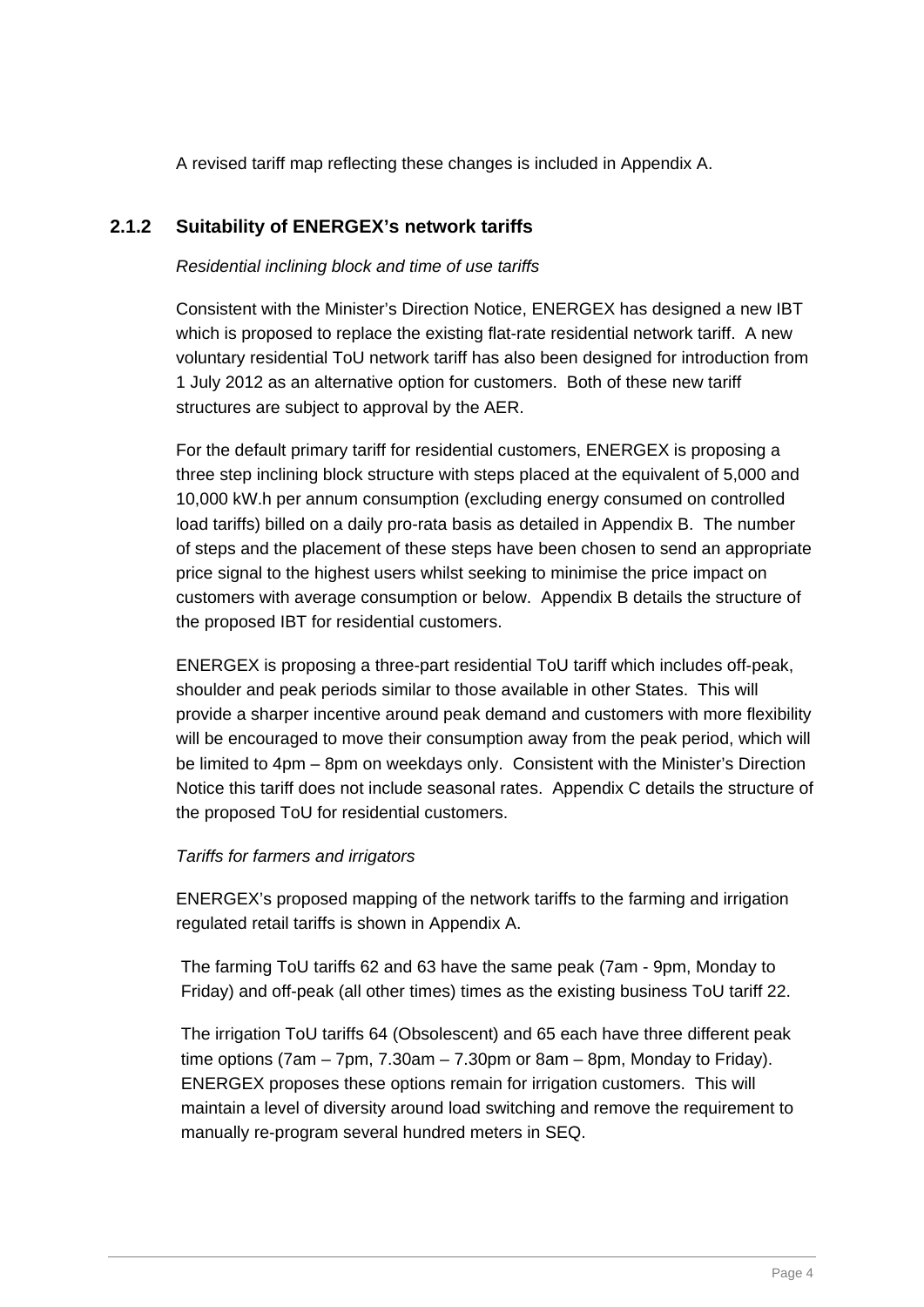#### *Tariffs for Ergon Energy's large customers*

From 1 July 2012 non-residential customers in South East Queensland (SEQ) consuming over 100MW.h per annum will no longer have access to a regulated retail tariff. The majority of ENERGEX's large customers, particularly those whose network price component is calculated on an individual basis, are already on market arrangements. However, large customers in Ergon Energy's distribution area will continue to have access to the regulated retail tariffs.

Tariffs 41, 43 and 53 are the current regulated retail tariff options most appropriate for >100MW.h per annum customers. ENERGEX proposes to map an existing network tariff which most closely aligns with the regulated retail tariffs. Appendix A shows the proposed mapping.

The notified retail electricity prices do not currently have a tariff specifically for >4 GW.h per annum customers, although these customers currently have access to the existing regulated retail tariffs.

ENERGEX network tariffs for customers >4 GW.h per annum are calculated on a site specific basis taking into account the voltage to which these customers are connected and the assets in use. This sends cost reflective, locational price signals to customers in this category.

The QCA has indicated in its Draft Methodology Paper that the current retail tariffs are not appropriate for Ergon Energy's very large customers with consumption >4GW.h per annum and that the QCA could require ENERGEX to calculate one or two network tariffs specifically for these customers. The paper suggests that these new tariffs could be based on the average of the cost reflective tariffs applied to ENERGEX's own very large customers.

ENERGEX is concerned that as this would be an average tariff it could result in a perverse outcome, namely regulated retail tariffs which are lower than the market tariffs available to some of ENERGEX customers with consumption >4GW.h per annum. ENERGEX does not believe this is an appropriate approach given ENERGEX customers >4 GW.h would not have access to this arrangement.

In addition, network prices are subject to approval by the AER and as such ENERGEX is unable to create customised tariffs for customers outside of its distribution area. In ENERGEX's view, it would be inappropriate to create a new tariff(s) outside of the regulated network tariffs submitted annually to the AER.

ENERGEX therefore considers that should the QCA require an ENERGEX network tariff for the purpose of creating a notified retail tariff for >4 GW.h customers, ENERGEX's existing HV Demand network tariff (NTC 8000) would be the most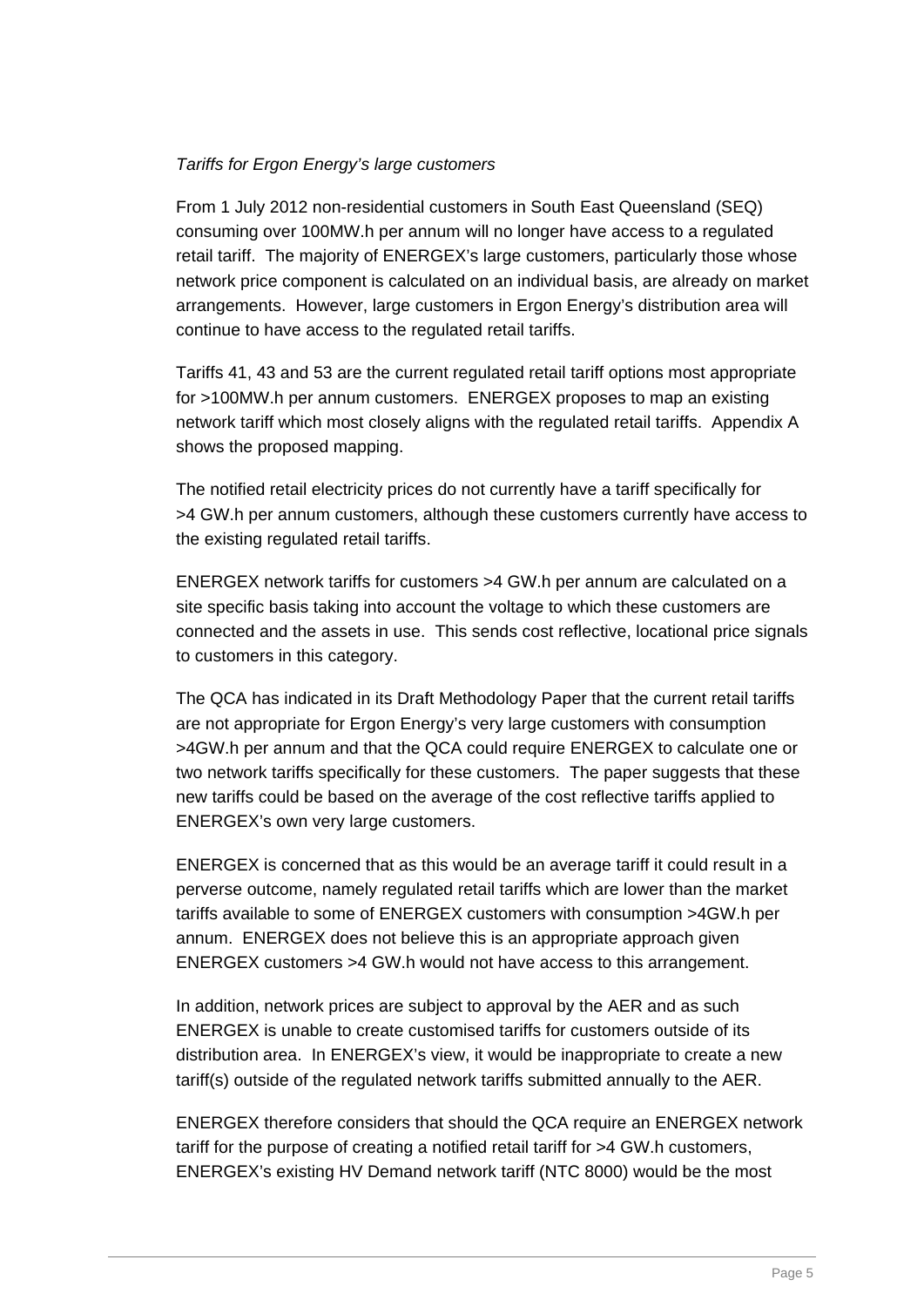appropriate. An alternative way forward may be for the QCA to explore other options with Ergon Energy.

#### *Street Lighting*

From 1 July 2012 the regulated retail tariff for street lighting will apply to Ergon Energy's distribution area only.

ENERGEX proposes that the volume (kW.h) component be based on the unmetered supply network tariff (NTC9600) as per the tariff map shown in Appendix A.

The fixed asset charge per lamp per annum rates for street lighting are currently a Alternative Control Service (ACS). ENERGEX proposes these be based on Ergon Energy's rates as these will apply to Ergon Energy's customers only.

#### *Obsolete and declining block retail tariffs*

From 1 July 2012 obsolescent retail tariffs and declining block tariffs will no longer be available.

The QCA's Draft Methodology Paper proposes customers are moved onto network tariff codes which most closely match the redundant tariffs they currently have.

ENERGEX believes the transition of these customers to alternative tariffs will require joint consultation with the customer and the customer's retailer. In particular, metering restrictions may need consideration. For example, customers on tariff 37 will require their meter to be re-programed to access the business ToU (NTC8800). Therefore, ENERGEX proposes that customers on tariff 37 be mapped to the business flat rate tariff (NTC8500) unless the customer's retailer has indicated otherwise.

#### <span id="page-7-0"></span>**2.1.3 Maintaining alignment of retail and network tariffs**

ENERGEX submits its Pricing Proposal to the AER for approval on 30 April each year in accordance with Chapter 6 of the National Electricity Rules and the Queensland Distribution Determination 2010-11 to 2014-15. These instruments require ENERGEX to adjust its network prices by the March CPI figure each year.

ENERGEX is able to comply with the QCA's proposed approach requiring it to provide the QCA with draft network prices at the same time they are submitted to the AER. These draft prices would then be subject to approval by the AER.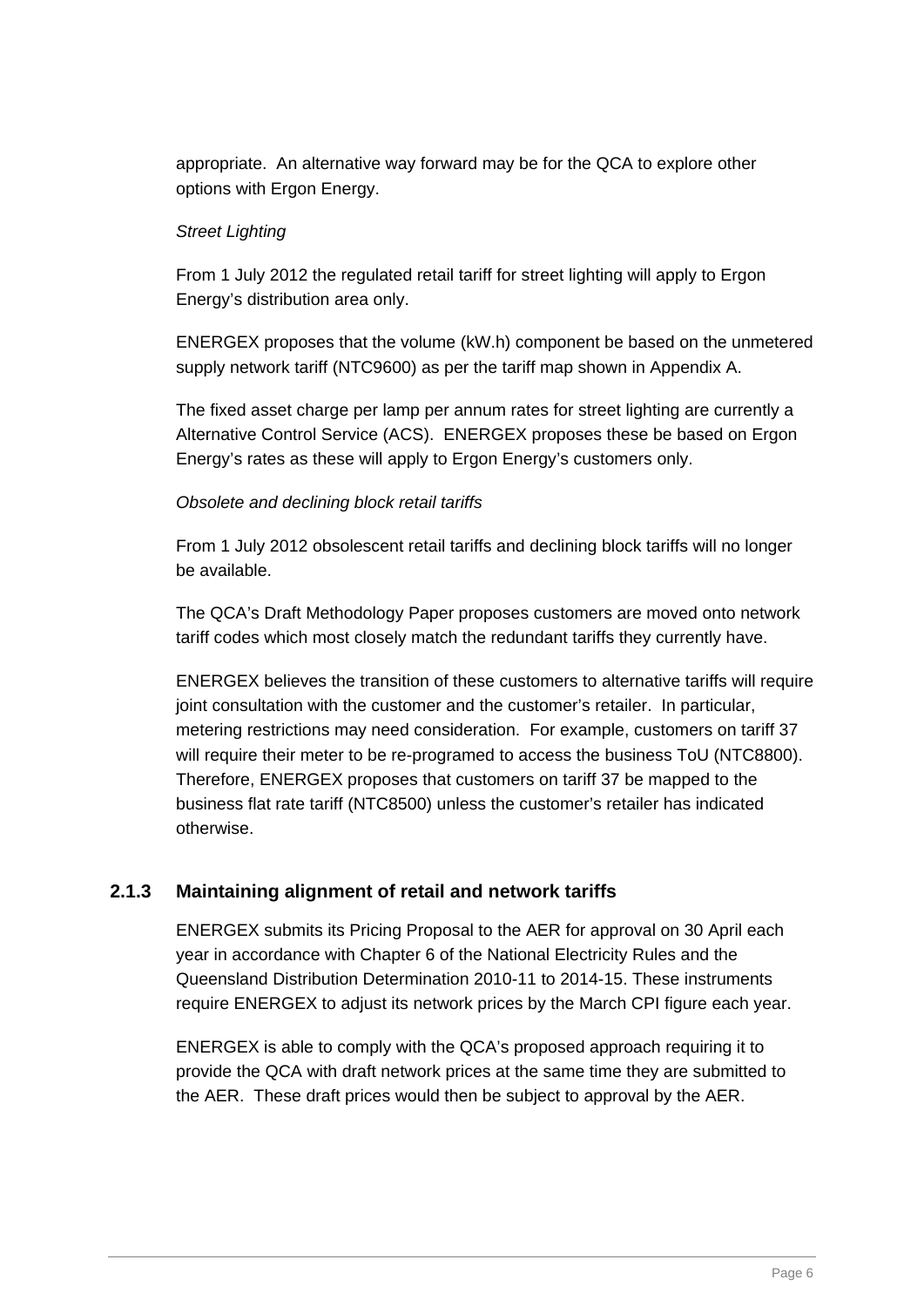# <span id="page-8-0"></span>**3 Other comments**

### <span id="page-8-1"></span>**3.1 Terms and conditions**

ENERGEX understands that the Queensland Government, in association with ENERGEX and Ergon Energy, will be responsible for the eligibility criteria and other terms and conditions for the new tariff structure.

A change to tariffs under the current proposal has the risk of introducing a number of unintended consequences and hence ENERGEX is currently reviewing the network tariff criteria to minimise this risk and preserve the spirit of the objectives of this review. This includes criteria allowing for:

- Only one form of primary residential tariff at each National Meter Identifier (NMI). That is, IBT or residential ToU, but not both at the same NMI.
- NMIs with an IBT assigned to multiple meters, the consumption across each meter will be aggregated for billing purposes.
- Consistent with the Minister's Direction Notice, residential customers who choose to take up the voluntary ToU tariff via their retailer, will be eligible to change back to the IBT at no cost. However, subsequent requests to change to the ToU tariff will be subject to ENERGEX network tariff terms and conditions.

## <span id="page-8-2"></span>**3.2 Approval of network tariffs by the AER**

ENERGEX's network tariffs are subject to approval by the AER, and accordingly ENERGEX notes that the proposed changes to the tariff structure will require it to demonstrate compliance with the National Electricity Rules.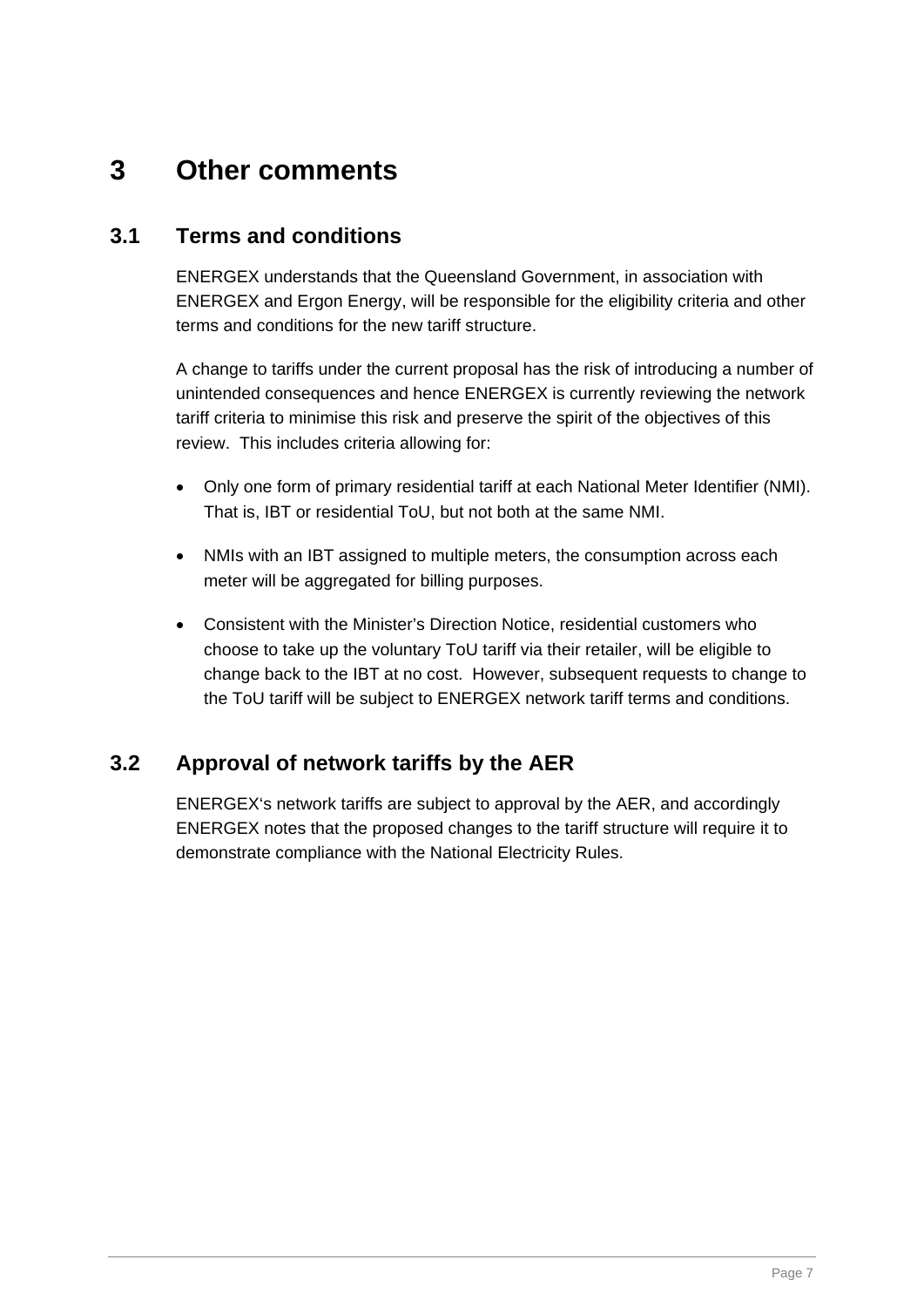# <span id="page-9-0"></span>**4 Appendices**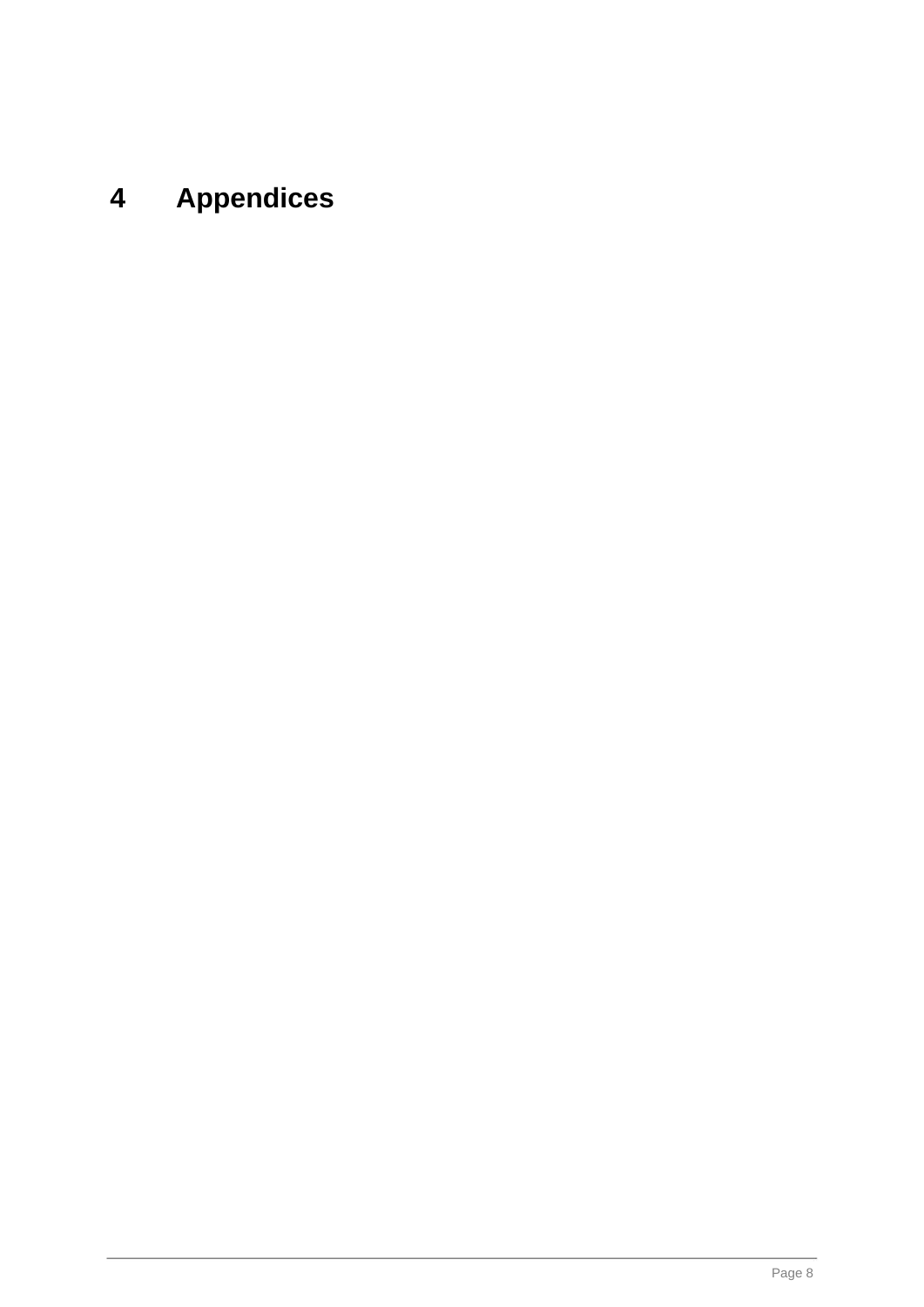|                 |              |                                                                                                                    |                                           |                     |                                                 |                           |                                  |                                             |                    |                      |               | <b>Notified Tariffs - Queensland Gazette</b>                      |                                               |                    |                      |                |                                                 |                                      |                               |                                                  |
|-----------------|--------------|--------------------------------------------------------------------------------------------------------------------|-------------------------------------------|---------------------|-------------------------------------------------|---------------------------|----------------------------------|---------------------------------------------|--------------------|----------------------|---------------|-------------------------------------------------------------------|-----------------------------------------------|--------------------|----------------------|----------------|-------------------------------------------------|--------------------------------------|-------------------------------|--------------------------------------------------|
|                 |              | 2012-13 Tariff Mapping                                                                                             |                                           | <b>T11</b>          | <b>T20</b><br><b>Existing Existing Existing</b> | <b>T22</b>                | <b>T31</b><br>Existing           | <b>T33</b>                                  | <b>T41</b>         | <b>T43</b>           | <b>T53</b>    | <b>T71</b><br><b>Existing Existing Existing Existing Existing</b> | <b>T81</b><br><b>Existing Existing</b>        | <b>T91</b>         | T11(A)<br><b>New</b> | <b>T62</b>     | <b>T65</b><br><b>Existing Existing Existing</b> | <b>T66</b>                           | <b>T67</b><br><b>Existing</b> | <b>T68</b><br><b>Existing</b>                    |
|                 | <b>NTC</b>   | <b>Description</b>                                                                                                 | Approx cust.<br><b>Numbers</b><br>2011-12 | $IBT -$<br>Domestic | $Flat -$<br>Business                            | $TOU-$<br><b>Business</b> | $Flat -$<br>Controlled<br>load 1 | $Flat -$<br>Controlled<br>Load <sub>2</sub> | Demand<br>min 75kW | Demand-<br>min 400kW | Demand-<br>HV | Public<br>Lamps                                                   | $Flat-$<br>Unmetered<br>(Rename)<br>Required) | Watchman<br>Lights | $TOU-$<br>Domestic   | $TOU-$<br>Farm | $TOU-$<br><i><b>Imgation</b></i>                | Flat<br>Demand-<br><b>Irrigation</b> | $Flat -$<br>Farm              | $Flat -$<br><b>Irrigation</b><br>Drought<br>Area |
|                 | 8400         | Domestic IBT                                                                                                       | 1,227,588                                 | $\checkmark$        |                                                 |                           |                                  |                                             |                    |                      |               |                                                                   |                                               |                    |                      |                |                                                 |                                      |                               |                                                  |
|                 | 8900<br>New  | Domestic TOU                                                                                                       | $n/a$ - proposed<br>tariff                |                     |                                                 |                           |                                  |                                             |                    |                      |               |                                                                   |                                               |                    | ✓                    |                |                                                 |                                      |                               |                                                  |
| Tariffs         | 8500<br>8600 | Business Small - Flat<br><b>Business Medium - Flat</b><br>Combined into one tariff:<br><b>Business Flat (8500)</b> | 73.932 (Small)<br>19,422 (Medium)         |                     |                                                 |                           |                                  |                                             |                    |                      |               |                                                                   |                                               |                    |                      |                |                                                 | ✓                                    |                               |                                                  |
| ENERGEX Network | 8700<br>8800 | <b>Business Small - TOU</b><br>Business Medium - TOU<br>Combined into one tariff:<br><b>Business TOU (8800)</b>    | 7,265 (Small)<br>8,278 (Medium)           |                     |                                                 | ✓                         |                                  |                                             |                    |                      |               |                                                                   |                                               |                    |                      | ✓              | ✓                                               |                                      |                               |                                                  |
|                 | 9000         | Controlled Load 1 - Flat                                                                                           | 216,000                                   |                     |                                                 |                           | $\checkmark$                     |                                             |                    |                      |               |                                                                   |                                               |                    |                      |                |                                                 |                                      |                               |                                                  |
|                 | 9100         | Controlled Load 2 - Flat                                                                                           | 511,000                                   |                     |                                                 |                           |                                  | ✓                                           |                    |                      |               |                                                                   |                                               |                    |                      |                |                                                 |                                      |                               |                                                  |
|                 | 9600         | Unmetered - Flat                                                                                                   | $n/a$ - volume<br>charge only.            |                     |                                                 |                           |                                  |                                             |                    |                      |               | ✔                                                                 | ✓                                             | ✓                  |                      |                |                                                 |                                      |                               |                                                  |
|                 | 8300         | <b>Demand Small</b>                                                                                                | 4.795                                     |                     |                                                 |                           |                                  |                                             | ✓                  |                      |               |                                                                   |                                               |                    |                      |                |                                                 |                                      |                               |                                                  |
|                 | 8100         | Demand Large                                                                                                       | 403                                       |                     |                                                 |                           |                                  |                                             |                    | ✓                    |               |                                                                   |                                               |                    |                      |                |                                                 |                                      |                               |                                                  |
|                 | 8000         | <b>HV</b> Demand                                                                                                   | 29                                        |                     |                                                 |                           |                                  |                                             |                    |                      | ✓             |                                                                   |                                               |                    |                      |                |                                                 |                                      |                               |                                                  |

#### **4.1Appendix A – Proposed tariff map**

#### Obsolete Retail Tariffs

| <b>Notified Tariff</b> | <b>Description</b>                |  |  |  |
|------------------------|-----------------------------------|--|--|--|
| Tariff 21              | Declining Block Tariff - Business |  |  |  |
| Tariff 37              | TOU - Non - domestic heating      |  |  |  |
| Tariff 63              | $TOU-Farm$                        |  |  |  |
| Tariff 64              | $TOU-Imigation$                   |  |  |  |

#### other Energex Network Tariffs

<span id="page-10-0"></span>

| <b>NTC</b>    | <b>Description</b>         | Approx current cust. numbers | Proposal for 2012-13                                                                              |
|---------------|----------------------------|------------------------------|---------------------------------------------------------------------------------------------------|
| 9400          | <b>Streetlights - Flat</b> | n/a - volume charge only     | Network tariff to be removed - all unmetered supply is to be mapped to NTC 9600.                  |
| 9500          | Watchman lights - Flat     | n/a - volume charge only     | Network tariff to be removed - all unmetered supply is to be mapped to NTC 9600.                  |
| 8200          | Demand Medium              | 3.041                        | Network tariff to be removed - all existing customers transferred to Demand Small or Demand Large |
| Site specific | ICC, CAC, EG               | 488                          | Designed for customers > 4 GWh - ENERGEX network tariff only, not available in the gazette        |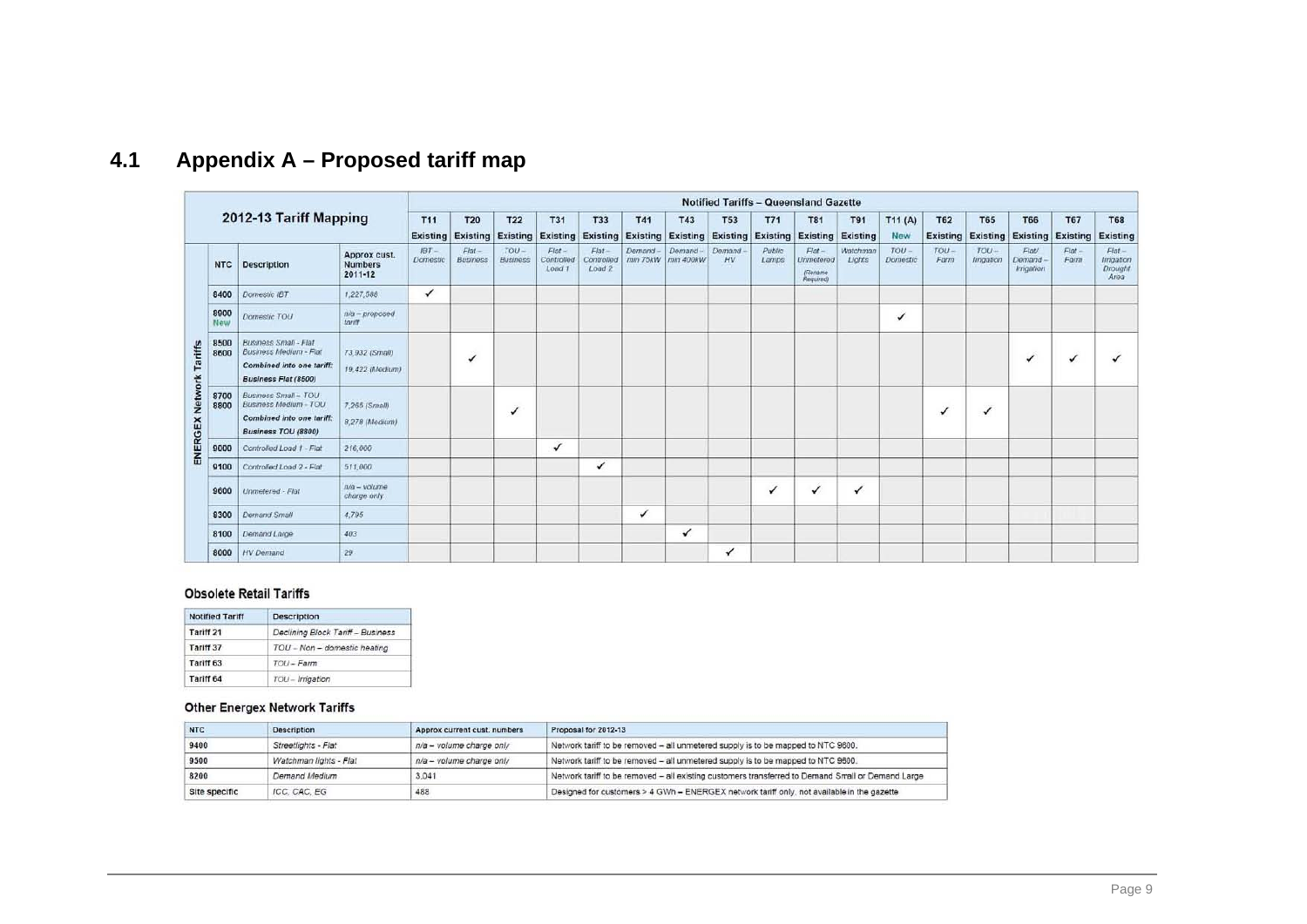## <span id="page-11-0"></span>**4.2 Appendix B – Proposed Inclining Block Tariff**

Fixed Service Charge (\$/day)

+

Consumption charge (c/kW.h) based on the following inclining block structure:

Block 1 - 0 - 5000 (kW.h per annum) Block 2 - 5001 - 10000 (kW.h per annum) Block 3 - 10,001 + (kW.h per annum)



The proposed structure is illustrated below:

ENERGEX proposes the above would be billed on a daily pro-rata basis as outlined below.

 $C =$  Consumption in billing period (kW.h)  $D =$  Number of days in billing period (days)  $B1 = Block 1$  consumption allowance  $(kW.h) = 5000 \times D / 365.25$  kW.h  $B2 = Block 2$  consumption allowance  $(kW.h) = 5000 \times D / 365.25$  kW.h  $R1$  = Tariff rate in first block (c/kW.h) R2 = Tariff rate in second block (c/kW.h)  $R3$  = Tariff rate in third block (c/kW.h) where  $C \leq B1$ , Consumption Charge  $(\$) = C \times R1/100$ where  $C > B1$  and  $C < B2$  Consumption Charge  $(\$) = (B1 \times R1/100)$  $+ ((C - B1) \times R2/100)$ where  $C > B2$ , Consumption Charge  $(\$) = (B1 \times R1/100)$  + (B2 x R2/100)  $+ ((C - (B1+B2)) \times R3/100)$